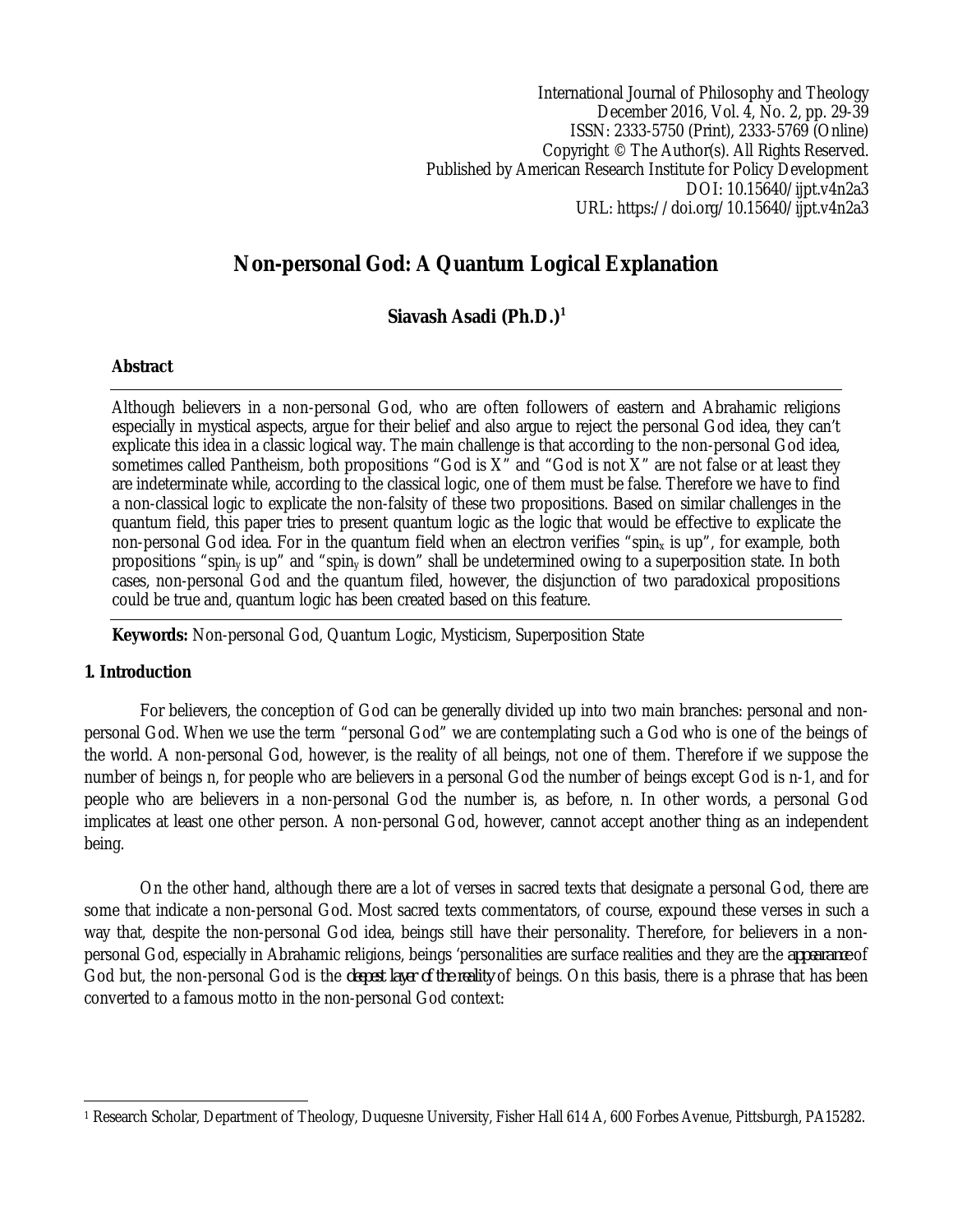Everything has two aspects, on the one hand it is itself and on the other hand it is God.

Believers in this phrase of every religion are, in fact, following an idea that could be considered as a kind of Pantheism. Indeed, God is everything while he keeps his divinity and Godhood, moreover other beings keep their personality at the same status or, in other words, everything is God's appearance in the Cosmos. This issue has been also mentioned as an epistemic mystery in most religions toward understanding God. This is obviously presented in the following part of Upanishads:

If thou think "I know It well", then it is certain that thou know but little of the Brahman or in what form He in the Devas (minor aspects of Deity)…I do not think I know it well, nor do I think that I do not know It (Kena/ 2.1- 2.2).

Of course this is not only the epistemic problem of Hinduism or old mystical sects, but modern mysticisms or, in other words, early mystics are involved with the same problem too.

So, to illustrate the main problematic question of the present paper, suppose the following propositions:

- a) God is  $X^2$
- b) God is not X

According to above, proposition (a) is not false. While (b) is also not false, because God is God and also, as the same reason that one accepts (a), "God is Y" and "God is Z" couldn't be false. This paradox raisesour problematic question:

How can neither (a) nor (b) be false propositions at the same time? In other words, how can we explain this paradox logically3?

The present paper tries to answer this question, considering Mc Taggart's opinion:

A mysticism which ignored the claims of the understanding would be doomed. None ever went about to break logic, but in the end logic broke him (Inge, 1969, p9).

# **1. Religions and Mysticism on the Non-personal God**

It is known that believing in a non-personal God is a mystical aspect<sup>4</sup> of the eastern and Abrahamic religions. Indeed, religious mysticism could be representing a non-personal God. Although this understanding of religious mysticism is true, it needs more explanation to avoid ambiguity. First, we have to mention that mysticism could be religious or nonreligious. Some mystical sects, for example, may guide their followers to focus on "absolute nothing,""a null space," or, in other versions, they seek union with something or a sense of oneness with nature. In the present article, these kinds of mysticism are not known as religious mysticism, and they are out of the scope of our discussion. On the other hand, religious mysticism does not lead to belief in a non-personal God necessarily.

 $\overline{a}$  $^{\rm 2}$  X is an objective being, not a property or something similar.

<sup>3</sup> In this paper the writer is considering the non-personal God from a logical view point. However, we have to discuss, although briefly, the theological and philosophical aspects of the non-personal God.

<sup>4</sup>It is clear that in this paper mysticism is not practical orders to train followers, but it means a set of theoretical propositions that illustrates a worldview or opinions.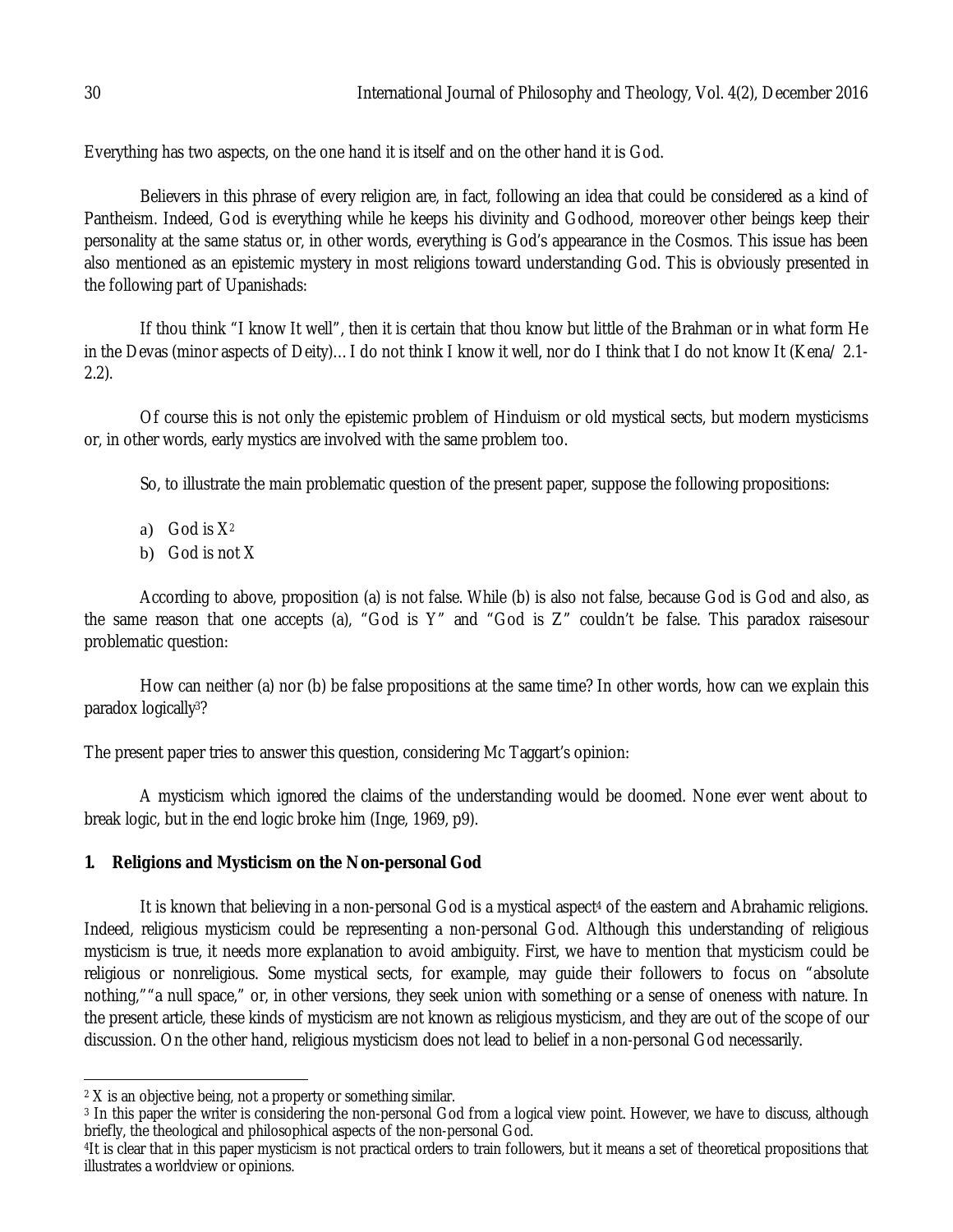### Siavash Asadi 31

For some religious mysticism, God is a personal existent and the ultimate goal of the followers is joining, melting or fading into God. In fact, in this point of view, God is an existent separate from other existents, and humans have to try to enter into a mystical communion with God. This approach is out of the subject of this article, too. There is some religious mysticism, however, that in addition having melting or fading into God as the ultimate goal, represent God as the deepest reality of everything, the non-personal God, who is flowing in every particle of the world. In fact, the goal of this kind of mysticisms to fission the appearances of God, meaning beings, to remove the apparent veils and to discover God as the deepest reality. The present paper focuses on this understanding of religious mysticism. This approach is more or less found in eastern religions like Hinduism, and the Abrahamic religions, Judaism, Christianity, and Islam. Names like World Spirit, Whole Spirit, Absolute, Whole Reality or Impersonal Mind, mostly designate a non-personal God in these religious mystical traditions:

Any experience taken by the experiencer to be a contact (not through the senses, but immediate, intuitive) of union of the self with a larger than self, be it called the World Spirit, God, the Absolute, or otherwise (Leuba, 1925, p1)…

…the mystics have shown that those who have been trained in recollection and meditation can obtain direct experience of a spiritual unity underlying the apparent diversity of independent consciousness. They make it clear that what seemed the ultimate fact of personality is not an ultimate fact.individuals may merge their private in the greater impersonal consciousness underlying the personal mined (Inge, 1969,p53)

Geoffrey Parrinder's classification, however, is slightly different from above. He specifies three styles of mysticism as theistic, monistic, and nonreligious mysticism. The first, he says, seeks union with God, but not the same identity. According to Parrinder, this would be the mysticism of, among others, Christians and Jews, who believe the devotee can become united with God in love, but can never become God (Ellwood, 1980, p15).The theistic view is the dominant approach among Christian and Jewish mystics, however, there are some Christian and Jewish mystics that we could superpose with monistic, they are seeking identity with a universal principle or the One that is the root nature of everything. Nonreligious mysticism, according to Parrinder, of course, seeks union with something, like nature, or everything. (Parrinder, 1976, p15).

The present paper's focus is on the groups within each classification of mysticisms that, in their context, believing in both paradoxical propositions (a) and (b) are not false.

The nature of most eastern religions and cults are mixed with a Pantheistic approach to the universe. In Hinduism, for instance, our world and all included things are illusion, and Brahma is the only reality of the cosmos. Therefore, the beings are misleading us if we assume them as reality. For example we read in Upanishads:

He who sees all beings in the self and the self in all beings, he never turns away from it (Isa/6).

This Atman, hidden in all beings, does not shine forth but it is seen by subtle seers through keen and subtle understanding (Katha/ 3. 12).

As air, though one, having entered the world, becomes various according to what it enters, so does the Atman within all beings, though one, become various according to what is enters. It also exist outside (Katha/ 5.10).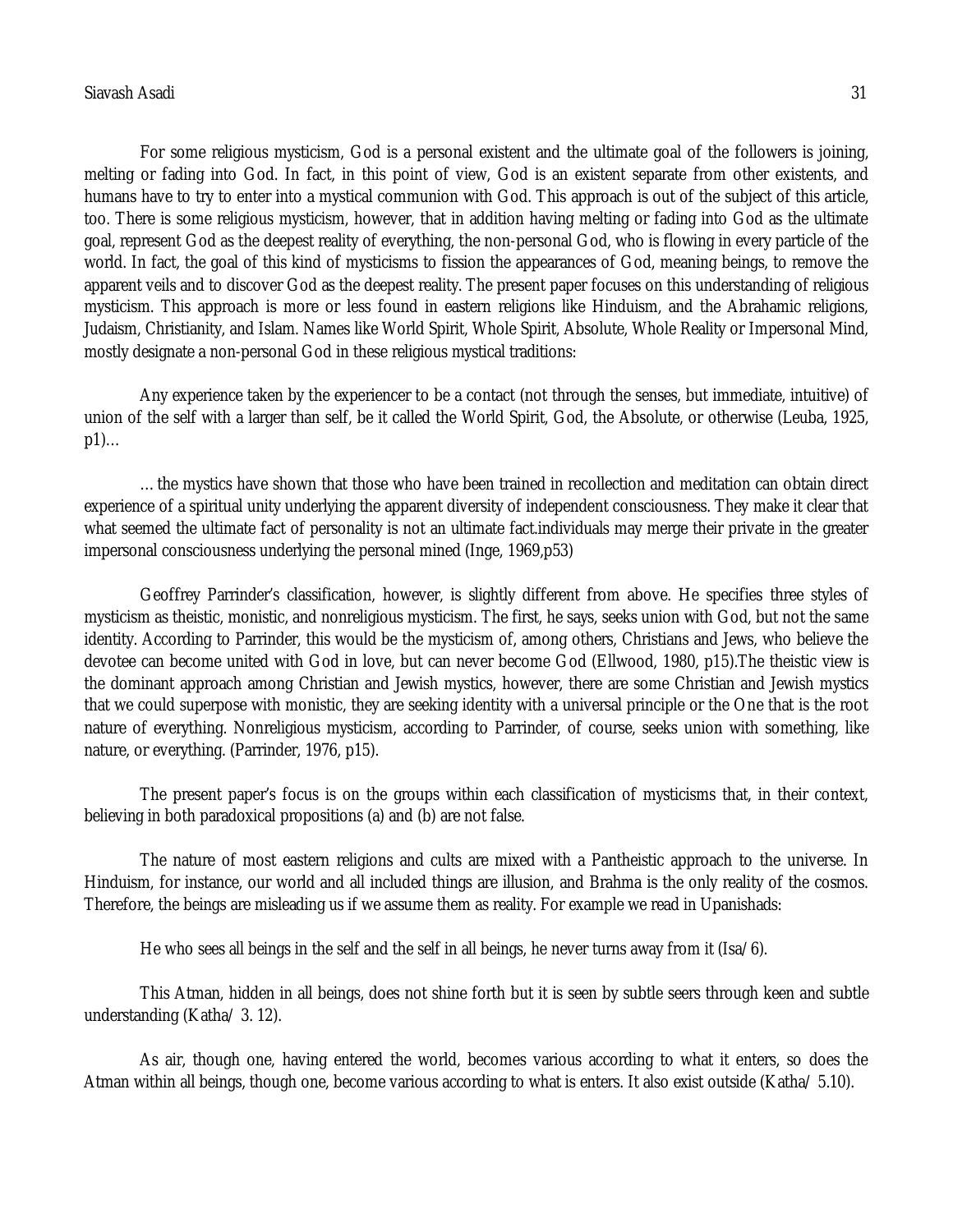He resides in all beings but He is not beings, He is not known by beings, his corpus is all beings and manages with all beings ab intra. He is the self of yours (Brih/ 3. 7. 15)

Especially Advaitia, the school of destitute of duality, which is developed by Shankara, represent a pure Pantheistical interpretation of Vedanta, the most important Hinduism contextual faith. According to Advaitia, Brahma Nirguna (the pure, transcendental reality) after a descent to Brahma Saguna, appears as Samsara in all beings.

The discussion of differences and similarities for the Abrahamic religions' God and Brahma or Hinduism's God (if we can name it God) is an extensive one, but at least in the idea of the non-personal God we can realize significant similarities, as will be shown below. In other words, mysticism is the core of religions; it guides us to the idea of the non-personal god and we can follow some researchers, like Otto, on the similarities between religious mysticisms:

….mysticism is the same in all ages and in all places, that timeless and independent of history it has always been identical. East and West and other differences vanish here (Otto, 1963, p13)

In the Quran, the Islamic sacred text for instance, there are some verses that signify, at least according to some commentators, a non-personal God almost like Hinduism or Taoism's God. Especially from Sufism's perspective, this similarity is clearly known due to the deep documentary research of Toshihiko Izutso on the proximity of Sufism and Taoism:

I would like to point out at the outset that the philosophical structure of both systems as a whole is dominated by the concept of the Unity of Existence (Izutso, 1983, p 427).

It is highly significant that, in spite of this wide historico-cultural distance that separates the two, they share, on the philosophical level, the same ground (ibid, p479).

On the other hand the three Abrahamic religions, Judaism, Christianity, and Islam, despite some differences in superficial laws, have the same essence revealed from a mystical perspective too:

As we see it, the *uniomystica* existed in all three religions and was articulated in terms that were consistent with a specific tradition and yet displayed a clear affinity with those of others (Dupre, 1996,p4).

The basic Quranic verses for Sufism's perspective in the Islamic context are as follows:

Wherever you turn round and face, there is God's face (1: 115)

And:

He (God) is the First and the Last, the Appearance and the Concealed and he is Omniscience (57:3).

In the latter verse, the term "Appearance" has been discussed by commentators. It seems that, considering the previous verse too, mystical commentaries are going to represent beings as God's face, which appears in the world, and the essence of God is concealed as the deepest layer of the reality of things. In this way, the words of Islamic thinkers on these issues seem paradoxical, as well as the parts of Upanishad mentioned above.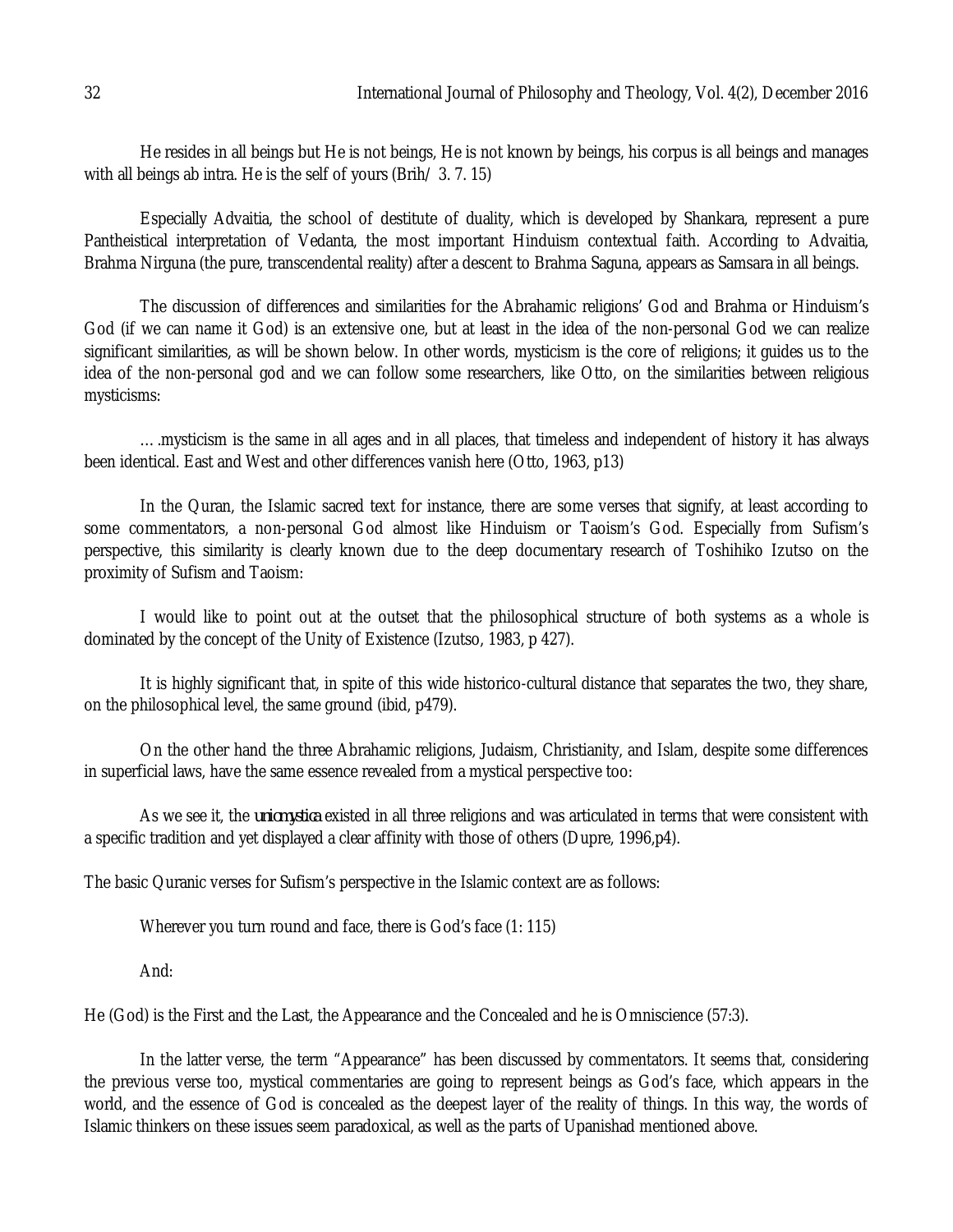# Siavash Asadi 33

For example, Hadi Sabzewari, one of the greatest Islamic philosophers and theosophies of the 19<sup>th</sup> century, has saidthese sentences to God:

You are concealed insomuch as you are shining, you are appearance and you are concealed in your appearance (Sabzewari, 2000, p35).

Commentators mention, however, that the verses do not mean beings are absolutely null, of course. They have personality, but they are showing God. On the other hand, the immensity of God is such that, if one looks around deeply, these beings could be considered nothings and the only perceived being would be God.

While this understanding of the above Quranic verses is the dominant view, most commentators reject the idea of the non-personal God. There are similar disagreements among the Tanakh<sup>5</sup> commentators. For example, all beings have been counted as the small dust of the balance (Isaiah/ 40:15) or in another verse:

Thus said the Lord the king of Israel and his redeemer the Lord of hosts; I am the First and I am the Last; and beside me there is no God (Isaiah/ 44:6).

The idea of the non-personal God as the deepest reality of everything is the natural consequence of This group of verses:

According to the Ibn 'Ezra<sup>6</sup>, "All" stands for God, who is described also as the origin of everything, or according to another possible understanding, as the origin of the universal soul (Idel, 1996,p28).

Moreover in some new Jewish approaches, like Hasidism, the mystical way to understanding God, likely the non-personal God, has been opened:

To the Hasid, God is at once the closest and the most distance, manifest and at the same time hidden, transcendent and yet immanent. Everything is in Thee and Thou are in everything. Thou fillest and encompassest everything (Ferguson, 1977, p74).

The non-personal God in Christianity, however, could be understood in either a general or a specific way. The general understanding depends on God's incarnation to the form of Christ as an important doctrine in Christianity. The non-falsity of propositions (a) and (b), if X is considered as Christ, is one of the most basic principles in Christianity mentioned in the Bible frequently. For example we read in the Bible:

For in him dwelleth all the fullness of the Godhead bodily and ye are complete in him which is the head of all principality and power (Col/ 2:9-10).

Or:

 $\overline{a}$ 

Believe that the father is in me and I in him (John/ 10:38).

<sup>5</sup>Tanakh is the Hebrew name of the bible used in Judaism.

<sup>6</sup> Rabbi Abraham Ibn 'Ezra, Jewish commentator, mystic theologian in the middle of the twelfth century (1092-1167).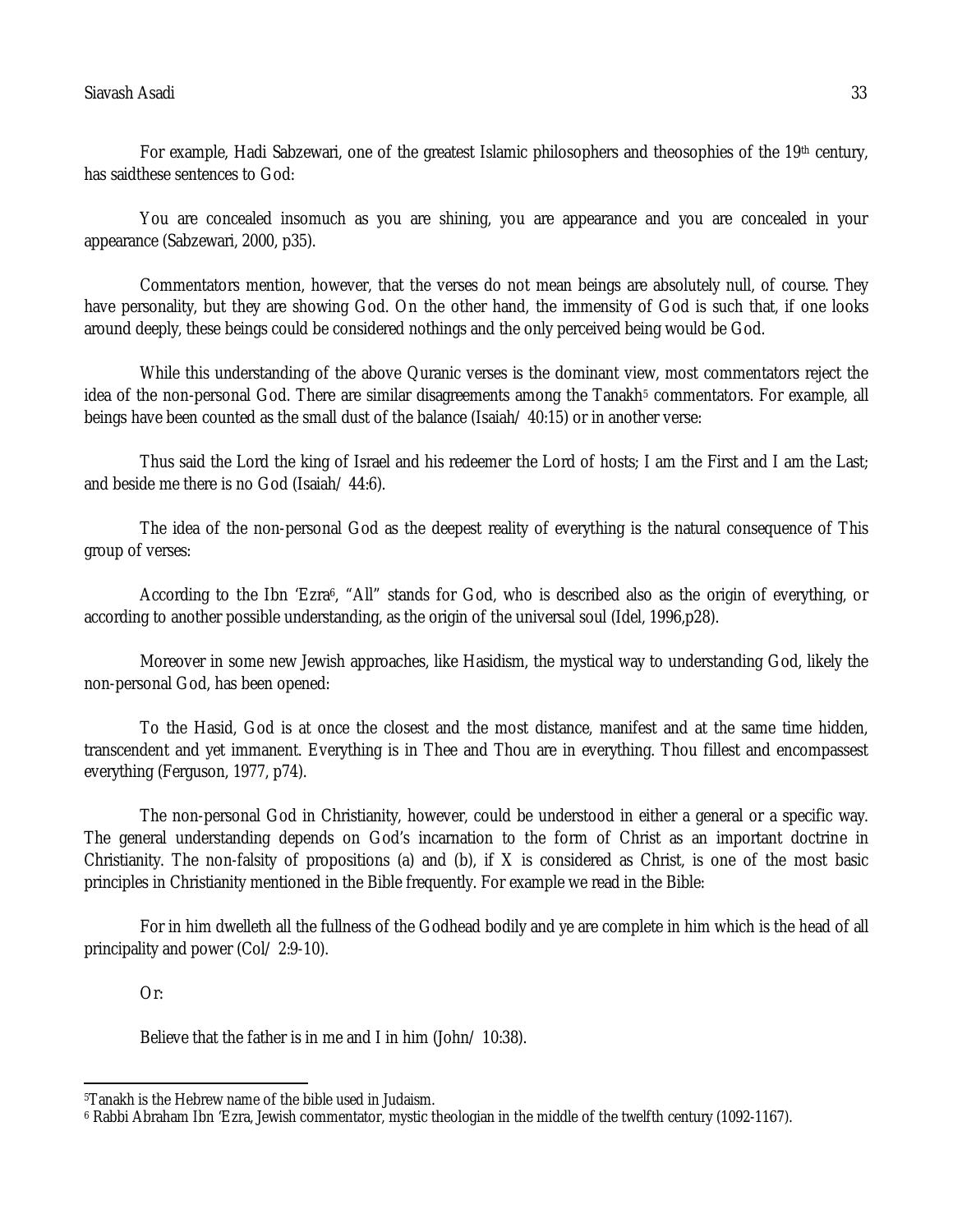As more explanation, the verses of this kind were foundational in the Council of Nicaea (325 C.E.) to represent the incarnation doctrine –that God incarnated in the form of Christ- as a central one in Christian theology. Later, the 451 C.E. the Council of Chalcedony named Christ as God, but the Son of God. This means that God, keeping his Godhood, is revealed in the form of Christ's body. Therefore, Christ is God while he is a human who has a body. He becomes tired, and he eats and drinks. On this basis, believing in the two paradoxical (a) and (b) propositions is a common religious belief for Christians.

On the other hand, there are some Christian thinkers that believe in the non-personal God as a God who is currently flowing not only in Christ, but also in all beings as the deepest reality of them. This is a specific, mystical approach to God; nevertheless, this is an important historical and theological version of the Christian God. Meister Eckhart, for instance, is a Christian mystic who believes in the Ultimate Unity behind the Trinity, unlike St. Augustine. According to Eckhart, considering the proposition "God and being are one" as a principle God has revealed himself not only in Christ, but also in all beings. (Oliver, 1988, p45). For Eckhart the whole world is God's emanation and God is the deepest reality, the absolute unity:

God's ground and the soul's ground are in deepest reality one ground, then not only must God's existence be my existence and God's is-ness my is-ness but also. Just as the Father is giving birth to the Son from all eternity, so He gives me birth, me, his Son and the same Son (Mcginn, 1996, p76).

For Eckhart too speaks of the supra personal "Godhead", into which no distinction has ever penetrated, high above the God of person and persons; of "God disappearing in the supra personal deity; of the soul and God merged in this divinity as a single indivisible one (Otto, 1963, p184).

## **2. A Brief Argument for the Non-personal God**

Believers in the non-personal God usually set forth an argument that is based on the following important presupposition:

c) God is an absolutely infinite (unlimited) being.

Baruch Spinoza, as a Jewish philosopher, for instance, describes proposition (c) as follows:

By God, I mean an absolutely infinite being, that is, substance consisting of infinite attributes, each of which expresses eternal and infinite essence. I say "absolutely infinite" not "infinite in its kind". For if a thing is only infinite in its kind, one may deny that it has infinite attributes. But if a thing is absolutely infinite, whatever expresses essence and does not involve any negation belongs to its essence (Spinoza, 1, D: 6).

The believers is the non-personal God argue that if anyone believes in (c), he/she must believe in the nonpersonal God. Because, if there is another objective being besides God, the existence of God would be limited. The argument could be briefly set as follows:

- 1. God is absolutely infinite in every aspect.
- 2. The existence of God is unlimited. (conclusion of 1)
- 3. If the existence of X is not the existence of God, there is at least one thing that is not the existence of God.
- 4. If there is at least one thing that is not the existence of God, the existence of God is limited by the existence of X.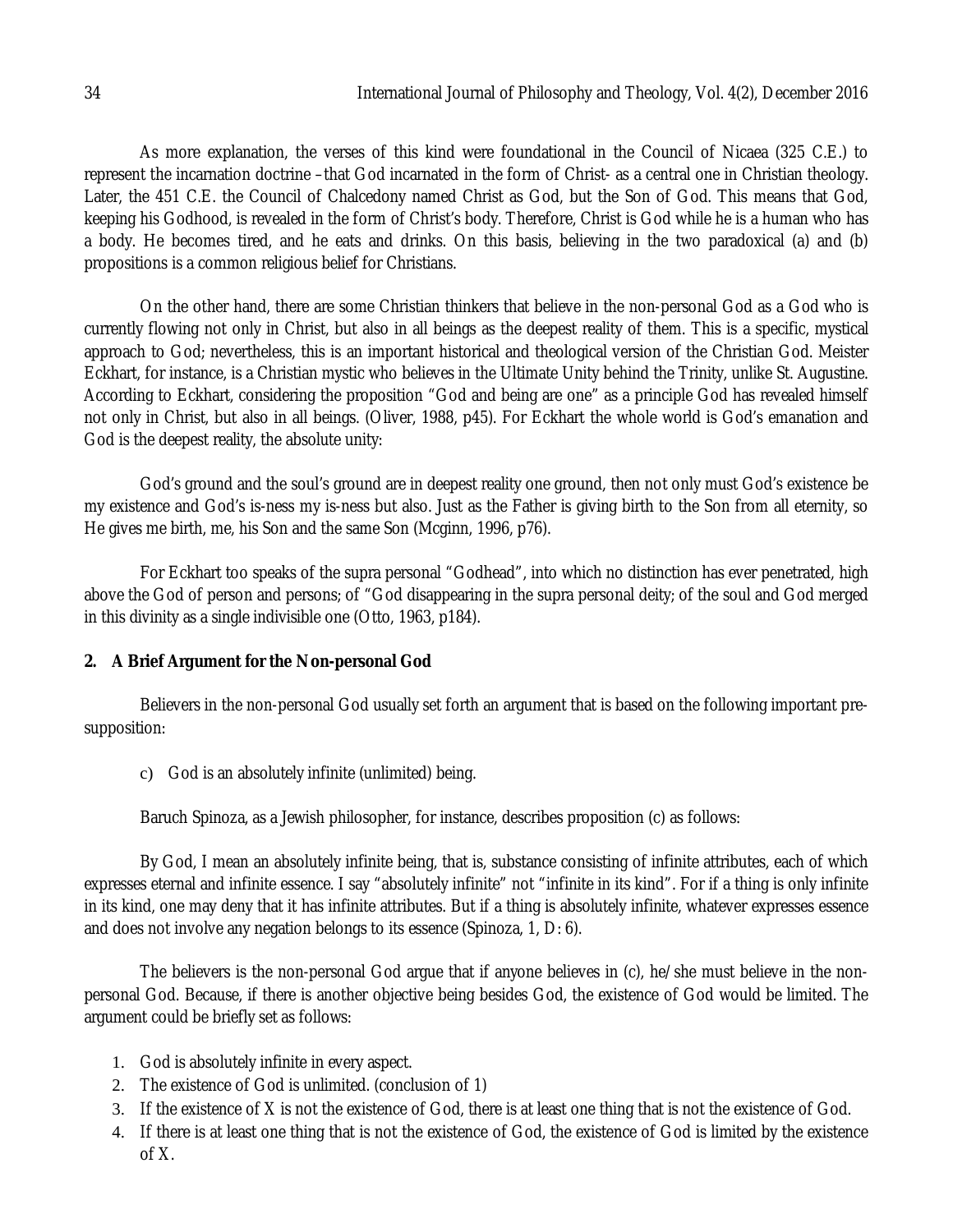- 5. If the existence of X is not the existence of God, the existence of God is limited by the existence of X. (conclusion of 3,4)
- 6. The existence of X is the existence of God. (conclusion of 2,5)

The final conclusion means that there is no other objective being but God. Of course, the argument for the non-personal God could be a long, complicated one. Spinoza, for example, after expressing a lot of definitions, axioms, propositions and proofs, proves the two following propositions in his fourteenth and fifteenth theorems:

Theorem 14: There can be, or be conceived, no other substance but God.

Theorem 15: Whatever is, is in God, and nothing can be or be conceived without God.

Of course, in this paper we are not seeking to analyze this argument to find if it is valid ornot. The argument, however, raises an important question:

Are all things around us null?

Answering this question would clarify the position of believers in the non-personal God context.

#### **3. What is the problem?**

If anyone responds "yes"to the above question, it follows that all beings that we know (or we don't know) are falsehood. So, I am not "I" and the desk I am writing on is a lie. According to our intuition and even other verses of sacred texts, however, beings are not absolutely null. They have independent personalities, and they are real.

On the other hand, it is clear that, according to the principle of identity, objective beings can't be affirmatively predicated to each other. For example, we can't say "John is James."7But we can predicate properties, qualities, and attributes to objective beings. So the proposition "John is hungry" sounds correct because "to be hungry" is not an objective person8.

But in proposition (a) an objective person is predicated to another while we suppose,based on sacred texts and above argument, these two propositions (a) and (b) are not false. Therefore, believers in a non-personal God face a logical challenge. Now the main problem of this article can be concentrated as follows:

How can the idea of the non-personal God be logically explained?

It seems that classical logic doesn't work properly in this case, but some other non-classical logics would help us to responds to this problem. So, we must look for a logical system in which two propositions like (a) and (b) could be not false at the same time. We offer quantum logic to this purpose.

 $\overline{\phantom{a}}$ <sup>7</sup>We don't mean that "John" and "James" are two names for one person. "John" and "James" are two different objective persons. <sup>8</sup> It is clear that "objective person" doesn't only mean a concrete human, but also everything that concrete and separated from others. For example, the computer which I am typing with is an objective person.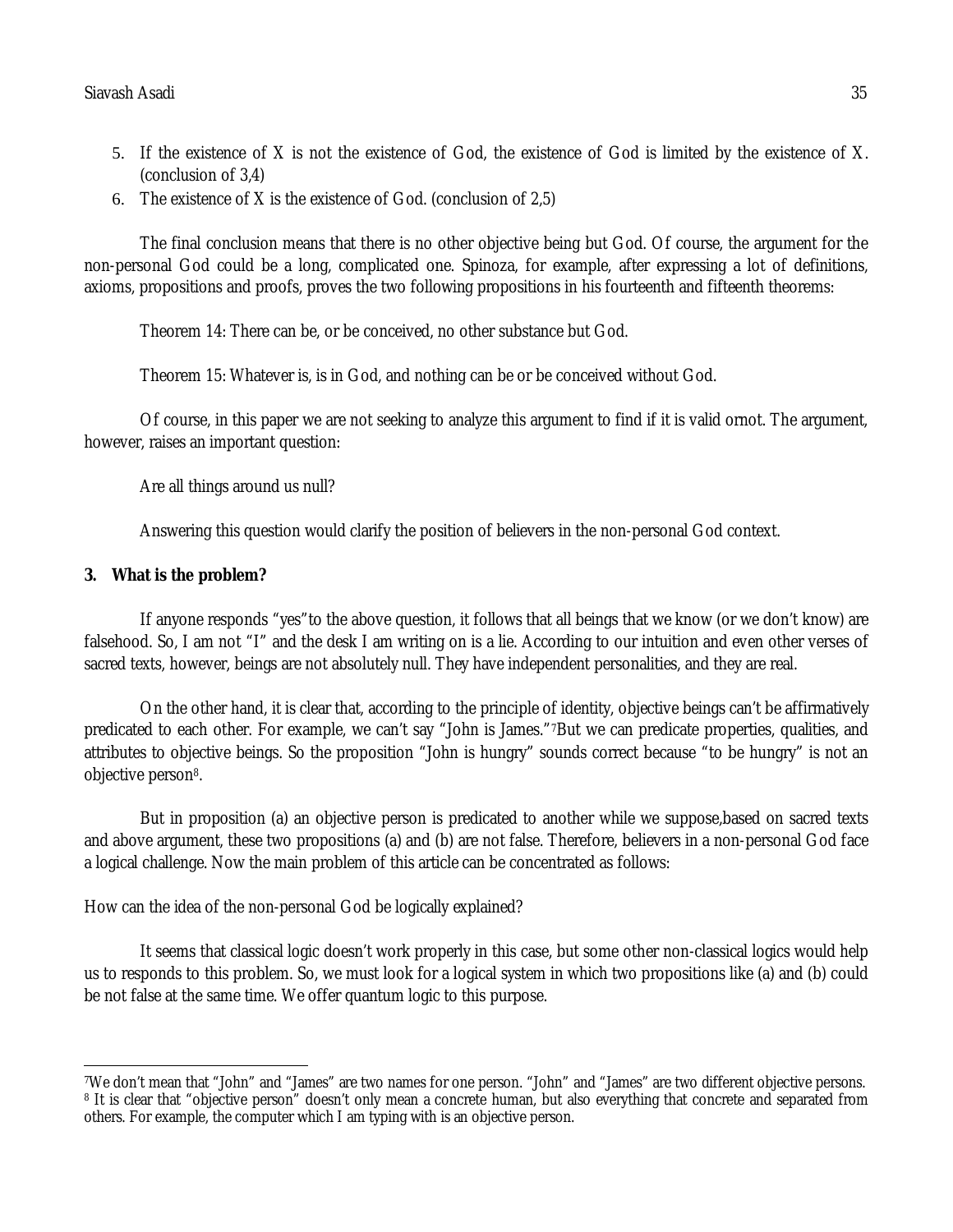## **4. The Main Idea of Quantum Logic's Founders**

It is well known that Birkhoff and von Neumann's article (1936) is the official birth of quantum logic as they have cleverly written:

One of the aspects of quantum theory which has attracted the most general attention, is the novelty of the logical notions which it presupposes….The object of the present paper is to discover what logical structures one may hope to find in physical theories which, like quantum mechanics, do not conform to classical logic (Birkhoff and von Neumann, 1936, p 823).

Of course, quantum logic has been widely and quickly developed, and nowadays we can see several branches of this logic9. However, there are some logicians that refuse quantum logic as a logic, while there are some that defend it10. Regardless of these different views, we are going to present a simple interpretation of quantum logic along the line of our purpose, the logical explanation of a non-personal God.

Because of the difficulty and unnecessary discussions especially in Birkhoff and von Neumann's article,we will try to introduce the main idea and helpful details for the present paper. Because of the non-classical behavior of quantum particles11, to explain such behaviors from a logical perspective, we need to apply a mathematical intermediate which is, according to Birkhoff and von Neumann, Hilbert space and its related concepts. In this case, the set of all wave functions is correspondingly considered as a complete Hilbert space. Simplifying complicated mathematical and physical concepts, suppose that electron e at the time t verifies the proposition "spin<sub>x</sub> is up"<sup>12</sup>. As a consequence of Heisenberg's uncertainty principle, both propositions "spin<sub>y</sub> is up" and "spin<sub>y</sub> is down" shall be strongly indeterminate. However, the disjunction "either spin<sub>y</sub> is up or spin<sub>y</sub> is down" must be true (Dalla Chiara and Guintini, 2002, p 134).

What Hilbert space does, is consider each electron's wave function, like  $\Psi$ , as a set of vectors like h<sub>i</sub>. Therefore, each experimental proposition could be considered as a closed subspace in Hilbert space and is a subset of vectors hi. By definition, an experimental proposition, like p, is a subset of results of n experiments that in the simplest state is an atomic proposition like "spin<sub>y</sub> is up." Applying these technical operations, we can semantically represent logical connectives in quantum logic. For example, if  $p$  is an experimental proposition and  $S_1$ is a corresponding closed subspace, negation of p would be proposition  $\sim p$ , and its corresponding closed subspace is S<sub>2</sub>, such that all vectors in  $S_2$  are perpendicular to vectors in  $S_1$ . Also, if p and q are experimental propositions, the conjunction  $p\wedge q^{13}$ would mean that the corresponding closed subspace is the intersection of corresponding closed subspaces of p and q. Therefore, the truth or falsity of the molecular proposition  $p \wedge q$  depends on if all vectors that are in both corresponding closed subspaces of p and q, are in the corresponding closed subspace of  $p \wedge q$ .

 $\overline{a}$ <sup>9</sup>For example multi-value quantum logic, fuzzy quantum logic, etc.

<sup>10</sup> For example see: Pavicic, M. and Megill, N.D. (2008). Is Quantum Logic a logic*?*in Kurt Engesser, Dove Gabbay and Daniel Lehmann (Eds), Handbook of Quantum Logic and Quantum Structures, Vol. Quantum Logics, Amsterdam, 23-47.

<sup>11</sup> For example you can see: Tonomura, A. and Endo, J. and Matsuda, T. and Kawasaki, T. and Exawa, H. (1998). Demonstration of single electron buildup of an interference pattern, Amer. J. Phys., Vol 57, 117-120.

Also see: Schrodinger, E. (1935). Discussion of probability relation between separated systems, Proc., Cambridge, Phil., Soc., Vol 31, 555-563.

<sup>&</sup>lt;sup>12</sup> Propositions like "spin<sub>x</sub> is up" are called *experimental propositions*. Indeed experimental propositions are subsets of a system's observation space which is including all results of n experiments.

<sup>&</sup>lt;sup>13</sup> In this article symbol " $\wedge$ " means "and" and symbol " $\vee$ " means "or".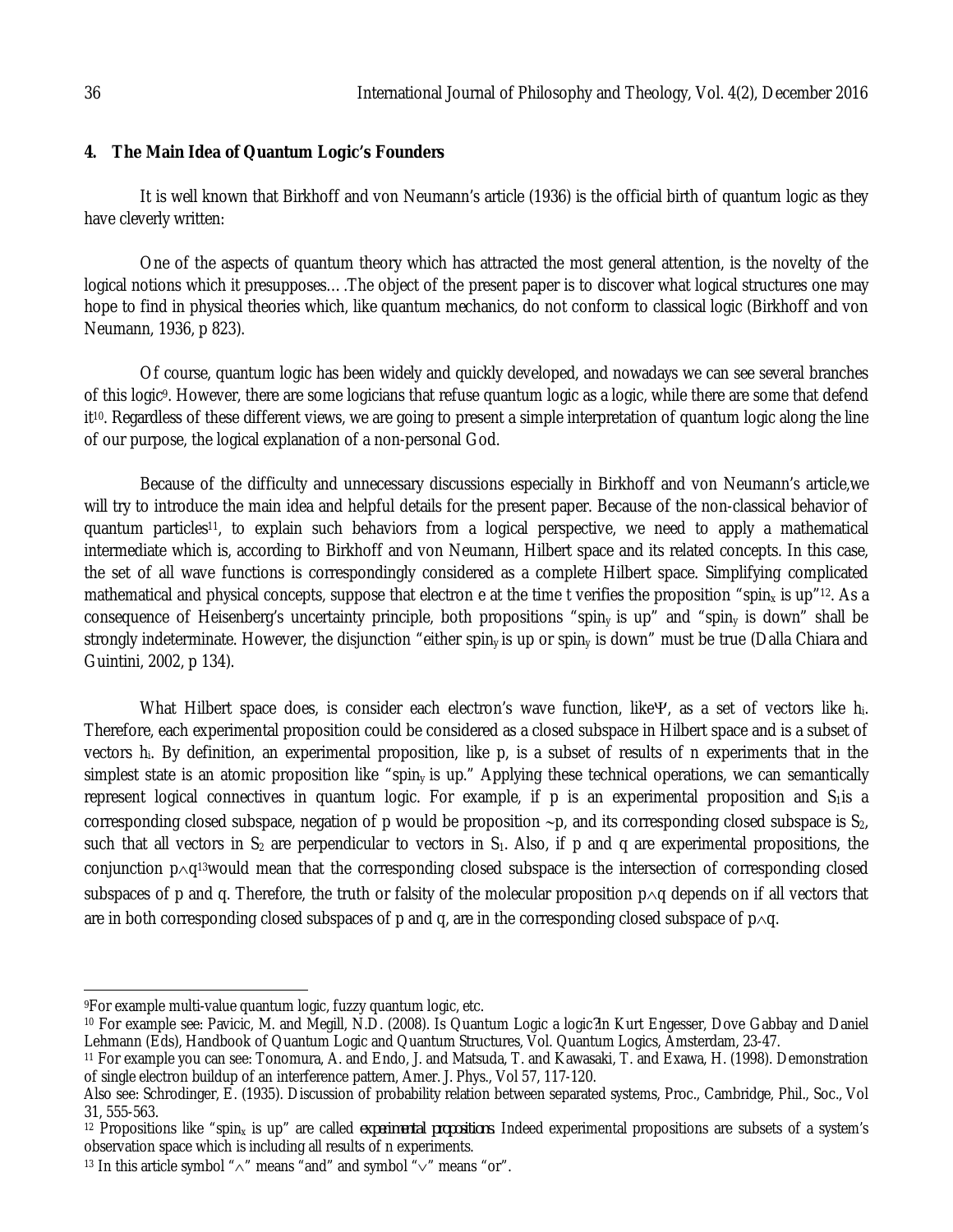The disjunction, however, has a different condition. Suppose p and q once again. We can't say, as simple as with a conjunction, that the disjunction  $p\vee q$  would be a proposition with a corresponding closed subspace that is a union of the corresponding closed subspaces of p and q. This is because the union of two closed subspaces in Hilbert space is not a closed subspace necessarily. Thus it is possible that p and q are two experimental propositions, but  $p\vee q$ is not an experimental proposition. On this basis, a new mathematical concept, called *supremum*, must be applied. For two closed subspaces S<sub>i</sub> and S<sub>i</sub>, supremum is the smallest closed subspace including both S<sub>i</sub> and S<sub>i</sub>, shown by S<sub>i</sub>. S.

The most important property of supremum, which has been approved mathematically, is that it is possible for a vector to be a member of  $S_k|S_i$  while it is neither a member of Si nor a member of  $S_i$ . Therefore if, in special conditions, we don't know that a vector, like h, is a member of  $S_i$  or not, or is a member of  $S_i$  or not, we can conclude h is a member of S<sub>il</sub> S<sub>i</sub>. This means that it is possible for molecular proposition  $p\vee q$  to be true while the truth values of both p and q are indeterminate. So, we can form a particular line of the truth value table as follows:

|                          |                         | $n \vee n$<br>. . |
|--------------------------|-------------------------|-------------------|
| not<br>not<br>and<br>___ | not<br>anı<br>noi<br>__ |                   |

This is exactly what we need to explain the behavior of quantum particles, and this is why Hilbert space has been cleverly selected as a mathematical intermediate for logical explanation of the behavior of quantum particles. In other words, this property in Hilbert space -that it is possible for a vector to be a member of  $S_L|S_i$  while it is not a member of  $S_i$  nor a member of  $S_i$ -help us to explain logically how molecular proposition "either spin<sub>y</sub> is up or spin<sub>y</sub> is down" could be true, while both propositions "spin<sub>y</sub> is up" and "spin<sub>y</sub> is down" are strongly indeterminate.

# **5. Superposition States**

Hans Reichenbakh in 1944 and Hilary Putnam in 1957, in separate articles, proposed to apply Lukasiewics's Three-Valued Logic plan for explaining quantum particles' behavior. Based on Putnam-Reichenbakh's plan, propositions in the field, like "spin<sub>y</sub> is up", in addition to having truth values T and F, could have a third value<sup>14</sup> called not T- not F, which is a real value (Putnam, 1957). This means that there are some states in reality, called superposition states, with descriptor propositions that have neither T nor an F value. These states are the mixture of two or more simple states, like up and down. Feyeraband and some other philosophers and logicians like Levi, however, refused Putnam-Reichenbakh's plan, and insisted on the epistemic ignorance in this case. In other words, based on Feyeraband and Levi's opinion, the third value (not T- not F) does not conform to reality but, because of our ignorance, we cannot know what the propositional value is (Feyerabend, 1958).

Although this dispute is still not settled, it seems that after Bell's theorem was proved, the reality of the superposition states is acceptable (Greenstein and Zajonk, 1997). According to Bell's theorem, for instance, the value of both propositions "spin<sub>y</sub> is up" and "spin<sub>y</sub> is down" is "not T- not F" and the direction of the electron's spin is a mixture (or superposition state) of up and down.

 $\overline{a}$ <sup>14</sup> According to Putnam, "Middle Value".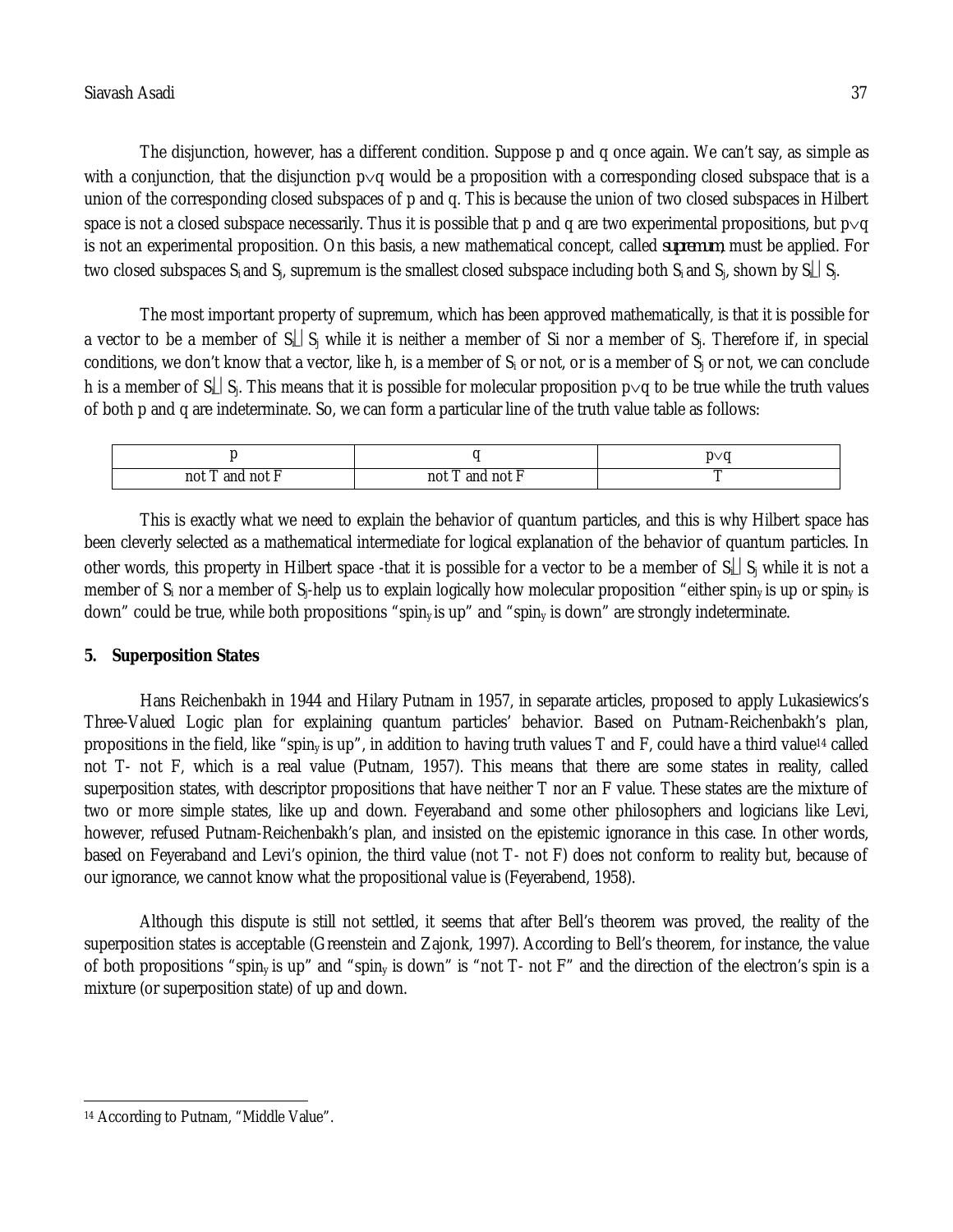As we have mentioned the state of the two propositions (a) and (b) is the same as the state of the propositions that express the direction of the electron's spin. Considering a state like superposition, according to the idea of the non-personal God, we can neither say, as we might in classical logic, that (a) is true and (b) is false, nor can we say that (b) is true and (a) is false; it is a particular mixture of God and X, and the truth values of (a) and (b) are significantly indeterminate. So, quantum logic can explain this phenomenon but classical logic cannot. When we suppose (a) to be true, according to classical logic, (b) must be false. However, based on our own intuition and several sacred texts, (b) cannot be false. Also, if (b) is absolutely true, (a) must be false, but the believers in a non-personal God insist on the validity of (a) on the basis of the argument mentioned in section 3. However, we surly know that the disjunction of (a) and (b) is true as follows:

d) God is X or God is not X

Therefore, similar to what has already been said on quantum logic, we can suppose the atomic propositions (a) and (b) as corresponding closed subspaces in Hilbert space,  $S_a$  and  $S_b$ , where supremum of  $S_a$  and  $S_b$  would be a new corresponding closed subspace for  $d = a \vee b$ . Based on the supposed superposition state, the truth value of (d)could be true when (a) and (b) are indeterminate, or, when vector h in Hilbert Space is a member of  $S_d$  while it is not a member of  $S_a$  nor  $S_b$ .

# **6. Conclusion**

This paper offers a logical interpretation of the non-personal God according to the Eastern and Abrahamic religions' understanding of this belief. According to the idea of non-personal God, beings have an affirmative dependent personality, but they can be seen as God from another perspective. But, classical logic cannot explain these paradoxical aspects of the non-personal God. Quantum logic is helpful to explain these concepts because of the similarity between the paradoxical propositions in the idea of the non-personal God and in the quantum field. In this regard, a mathematical intermediate, Hilbert space –where each proposition is considered as a closed subspace- is needed. For the simplest atomic propositions, of course, a closed subspace is made of a single vector. In this case, the disjunction of two propositions, like "God is  $X$ " and "God is not  $X$ ," is considered as a supremum of the two subspaces which, based on a mathematical proof, would have a vector that the constitutive subspaces would not have. This means that the disjunction of the two propositions would be true, while the propositions in themselves are indeterminate. In this way, the theory of the non-personal God could be formalized as a logical system by using quantum logic, just as quantum mechanics was formalized by the same partnership.

## **References**

Birkhoff, G. and von Neumann, J. (1936). The Logic of Quantum Mechanics, Annals of Mathematics, 37, 823-843.

- Dalla Chiara, M.L. and Giuntini, R. (2002),Quantum Logics, in Dove M. Gabbay and F. Guenthner (Eds), Handbook of Philosophical Logic, Vol 6 (pp 129-228), 2th edition, Springer.
- Dupre, Louis. (1996). Unio Mystica, in Moshe Idel and Bernard McGinn (Eds), Mystical Union in Judaism, Christianity and Islam (pp 3-23), New York: The Continuum Publishing Company.
- Ellwood, Jr. Robert S. (1980). Mysticism and Religion, New Jersey: Prentice-Hall, Inc., Englewood Cliffs.
- Ferguson, John. (1977). An Illustrated Encyclopedia of Mysticism and The Mystery Religions, New York: The Seabury Press.
- Feyerabend, P. (1958). Reichenbach's Interpretation of Quantum Mechanic, Philosophical studies, No. 4, 49-59.